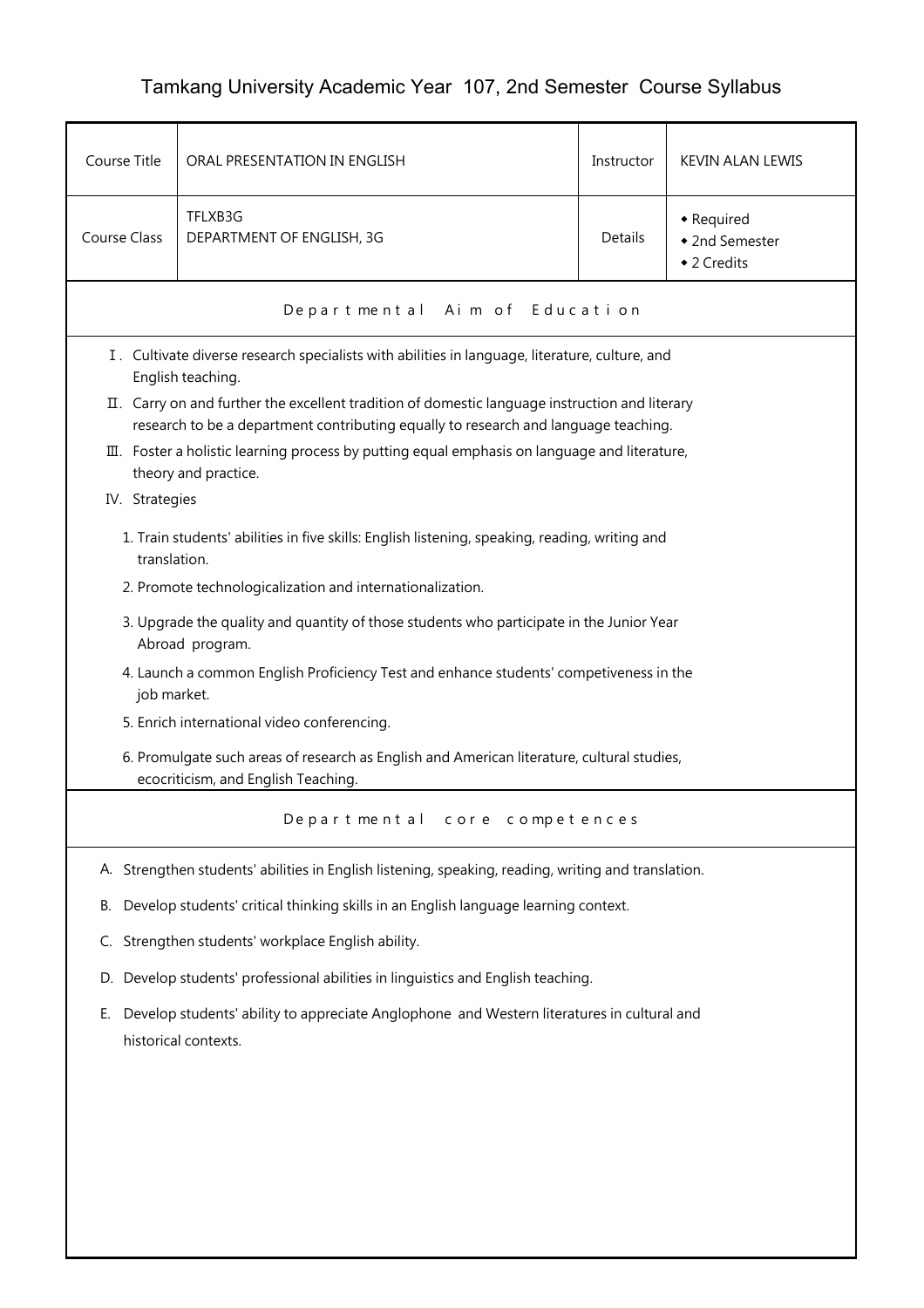|     | In this advanced class, students will learn to deliver formal speeches academically<br>and professionally. Communication strategies, such as using PowerPoint as a<br>visual aid, asking/answering questions properly, agreeing or disagreeing politely,<br>making suggestions, or giving opinions, will be practiced.<br>Course<br>Introduction                                                                                                                                                                                                                                                                                                                                                                                                                                                                                                                                                                                                                                                                                                                                                                                                                                                                                                                                                                                                                                                                                                                                                                                                         |                            |                         |                     |                                  |  |  |  |
|-----|----------------------------------------------------------------------------------------------------------------------------------------------------------------------------------------------------------------------------------------------------------------------------------------------------------------------------------------------------------------------------------------------------------------------------------------------------------------------------------------------------------------------------------------------------------------------------------------------------------------------------------------------------------------------------------------------------------------------------------------------------------------------------------------------------------------------------------------------------------------------------------------------------------------------------------------------------------------------------------------------------------------------------------------------------------------------------------------------------------------------------------------------------------------------------------------------------------------------------------------------------------------------------------------------------------------------------------------------------------------------------------------------------------------------------------------------------------------------------------------------------------------------------------------------------------|----------------------------|-------------------------|---------------------|----------------------------------|--|--|--|
|     | The Relevance among Teaching Objectives, Objective Levels and Departmental core                                                                                                                                                                                                                                                                                                                                                                                                                                                                                                                                                                                                                                                                                                                                                                                                                                                                                                                                                                                                                                                                                                                                                                                                                                                                                                                                                                                                                                                                          |                            |                         |                     |                                  |  |  |  |
|     | competences<br>I.Objective Levels (select applicable ones) :<br>(i) Cognitive Domain<br>$\therefore$ C1-Remembering,<br>$C2$ -Understanding,<br>C3-Applying,<br>C4-Analyzing,<br>$C5$ -Evaluating,<br>C6-Creating<br>(ii) Psychomotor Domain : P1-Imitation,<br>P2-Mechanism,<br>P3-Independent Operation,<br>P4-Linked Operation, P5-Automation,<br>P6-Origination<br>: Al-Receiving,<br>(iii) Affective Domain<br>A2-Responding,<br>A3-Valuing,<br>A4-Organizing,<br>A5-Charaterizing,<br>A6-Implementing<br>II. The Relevance among Teaching Objectives, Objective Levels and Departmental core competences :<br>(i) Determine the objective level(s) in any one of the three learning domains (cognitive,<br>psychomotor, and affective) corresponding to the teaching objective. Each objective should<br>correspond to the objective level(s) of ONLY ONE of the three domains.<br>(ii) If more than one objective levels are applicable for each learning domain, select the<br>highest one only. (For example, if the objective levels for Cognitive Domain include<br>C3, C5, and C6, select C6 only and fill it in the boxes below. The same rule applies to<br>Psychomotor Domain and Affective Domain.)<br>(iii) Determine the Departmental core competences that correspond to each teaching objective.<br>Each objective may correspond to one or more Departmental core competences at a time.<br>(For example, if one objective corresponds to three Departmental core competences: A,AD,<br>and BEF, list all of the three in the box.) |                            |                         |                     |                                  |  |  |  |
|     |                                                                                                                                                                                                                                                                                                                                                                                                                                                                                                                                                                                                                                                                                                                                                                                                                                                                                                                                                                                                                                                                                                                                                                                                                                                                                                                                                                                                                                                                                                                                                          |                            |                         |                     | Relevance                        |  |  |  |
| No. |                                                                                                                                                                                                                                                                                                                                                                                                                                                                                                                                                                                                                                                                                                                                                                                                                                                                                                                                                                                                                                                                                                                                                                                                                                                                                                                                                                                                                                                                                                                                                          | <b>Teaching Objectives</b> |                         | Objective<br>Levels | Departmental core<br>competences |  |  |  |
| 1   | In this advanced class, students will learn to deliver formal speeches<br>C <sub>3</sub><br>Α<br>academically and professionally. Communication strategies, such as<br>using PowerPoint as a visual aid, asking/answering questions<br>properly, agreeing or disagreeing politely, making suggestions, or<br>giving opinions, will be practiced.                                                                                                                                                                                                                                                                                                                                                                                                                                                                                                                                                                                                                                                                                                                                                                                                                                                                                                                                                                                                                                                                                                                                                                                                         |                            |                         |                     |                                  |  |  |  |
|     | Teaching Objectives, Teaching Methods and Assessment                                                                                                                                                                                                                                                                                                                                                                                                                                                                                                                                                                                                                                                                                                                                                                                                                                                                                                                                                                                                                                                                                                                                                                                                                                                                                                                                                                                                                                                                                                     |                            |                         |                     |                                  |  |  |  |
| No. |                                                                                                                                                                                                                                                                                                                                                                                                                                                                                                                                                                                                                                                                                                                                                                                                                                                                                                                                                                                                                                                                                                                                                                                                                                                                                                                                                                                                                                                                                                                                                          | <b>Teaching Objectives</b> | <b>Teaching Methods</b> |                     | Assessment                       |  |  |  |
|     |                                                                                                                                                                                                                                                                                                                                                                                                                                                                                                                                                                                                                                                                                                                                                                                                                                                                                                                                                                                                                                                                                                                                                                                                                                                                                                                                                                                                                                                                                                                                                          |                            |                         |                     |                                  |  |  |  |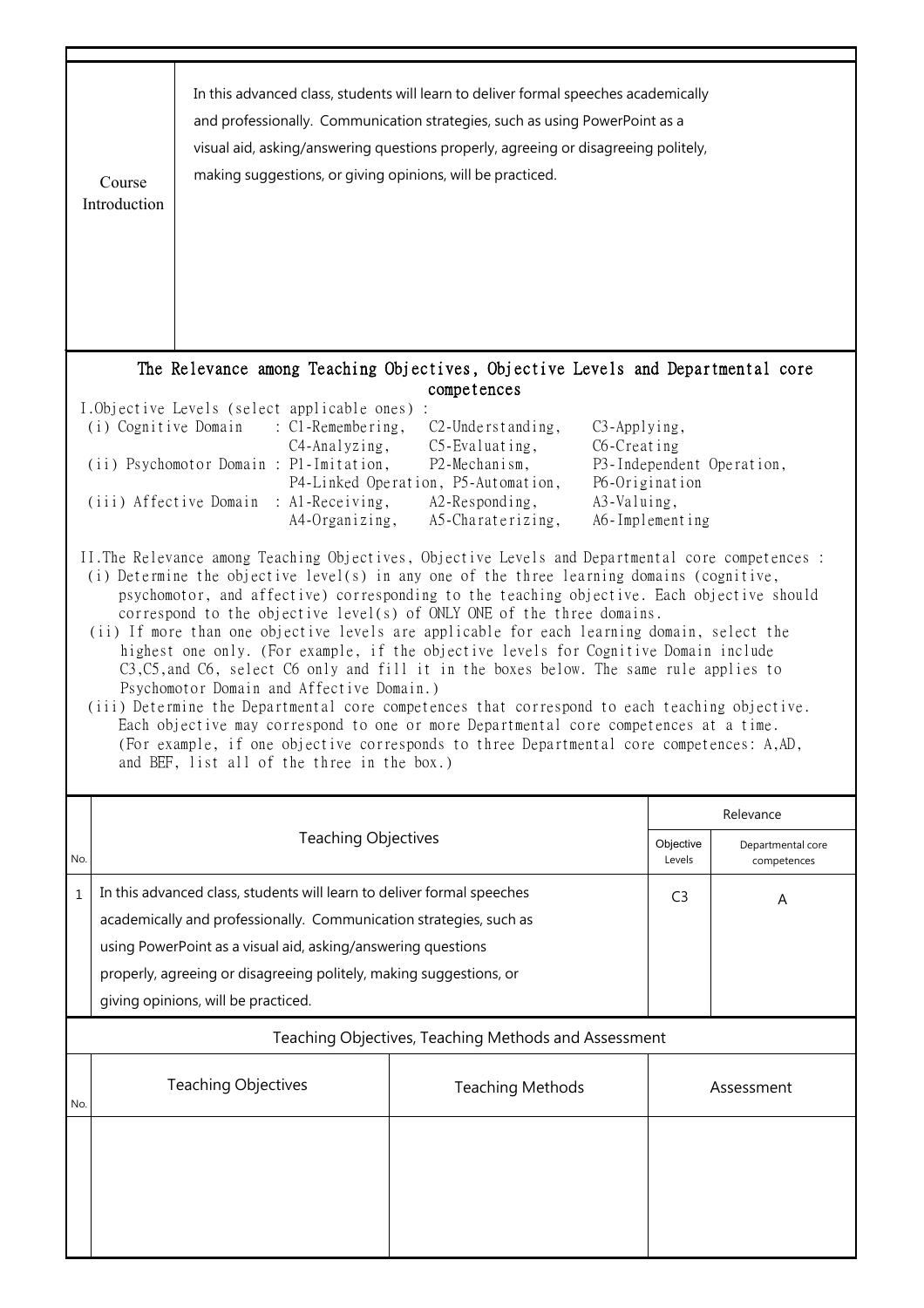| $\mathbf{1}$                                              |                               | In this advanced class, students will | Discussion, Practicum                                                                                                                                         | Practicum, Participation |  |
|-----------------------------------------------------------|-------------------------------|---------------------------------------|---------------------------------------------------------------------------------------------------------------------------------------------------------------|--------------------------|--|
| learn to deliver formal speeches                          |                               |                                       |                                                                                                                                                               |                          |  |
| academically and professionally.                          |                               |                                       |                                                                                                                                                               |                          |  |
|                                                           |                               | Communication strategies, such as     |                                                                                                                                                               |                          |  |
|                                                           |                               | using PowerPoint as a visual aid,     |                                                                                                                                                               |                          |  |
|                                                           |                               | asking/answering questions            |                                                                                                                                                               |                          |  |
|                                                           |                               | properly, agreeing or disagreeing     |                                                                                                                                                               |                          |  |
|                                                           |                               | politely, making suggestions, or      |                                                                                                                                                               |                          |  |
|                                                           |                               | giving opinions, will be practiced.   |                                                                                                                                                               |                          |  |
|                                                           |                               |                                       | This course has been designed to cultivate the following essential qualities in TKU students                                                                  |                          |  |
|                                                           |                               | Essential Qualities of TKU Students   | Description                                                                                                                                                   |                          |  |
| A global perspective                                      |                               |                                       | Helping students develop a broader perspective from which to<br>understand international affairs and global development.                                      |                          |  |
| Information literacy                                      |                               |                                       | Becoming adept at using information technology and learning<br>the proper way to process information.                                                         |                          |  |
| $\Diamond$ A vision for the future                        |                               |                                       | Understanding self-growth, social change, and technological<br>development so as to gain the skills necessary to bring about<br>one's future vision.          |                          |  |
| Moral integrity                                           |                               |                                       | Learning how to interact with others, practicing empathy and<br>caring for others, and constructing moral principles with which<br>to solve ethical problems. |                          |  |
| $\blacktriangleright$ Independent thinking                |                               |                                       | Encouraging students to keenly observe and seek out the<br>source of their problems, and to think logically and critically.                                   |                          |  |
| $\blacklozenge$ A cheerful attitude and healthy lifestyle |                               |                                       | Raising an awareness of the fine balance between one's body<br>and soul and the environment; helping students live a<br>meaningful life.                      |                          |  |
| A spirit of teamwork and dedication                       |                               |                                       | Improving one's ability to communicate and cooperate so as to<br>integrate resources, collaborate with others, and solve<br>problems.                         |                          |  |
| $\diamondsuit$ A sense of aesthetic appreciation          |                               |                                       | Equipping students with the ability to sense and appreciate<br>aesthetic beauty, to express themselves clearly, and to enjoy<br>the creative process.         |                          |  |
|                                                           |                               |                                       | Course Schedule                                                                                                                                               |                          |  |
| Week                                                      | Date                          |                                       | Subject/Topics                                                                                                                                                | <b>Note</b>              |  |
| 1                                                         | $108/02/18 \sim$<br>108/02/24 | Unit 5 - Environment                  |                                                                                                                                                               |                          |  |
| 2                                                         | $108/02/25$ ~<br>108/03/03    | Unit 5 - Environment                  |                                                                                                                                                               |                          |  |
| 3                                                         | $108/03/04$ ~<br>108/03/10    | short presentations                   |                                                                                                                                                               |                          |  |
| 4                                                         | $108/03/11 \sim$<br>108/03/17 | short presentations                   |                                                                                                                                                               |                          |  |
| 5                                                         | $108/03/18 \sim$<br>108/03/24 | Unit 6 - Education                    |                                                                                                                                                               |                          |  |
| 6                                                         | $108/03/25$ ~<br>108/03/31    | Unit 6 - Education                    |                                                                                                                                                               |                          |  |
| 7                                                         | $108/04/01$ ~<br>108/04/07    | short presentations                   |                                                                                                                                                               |                          |  |
|                                                           |                               |                                       |                                                                                                                                                               |                          |  |